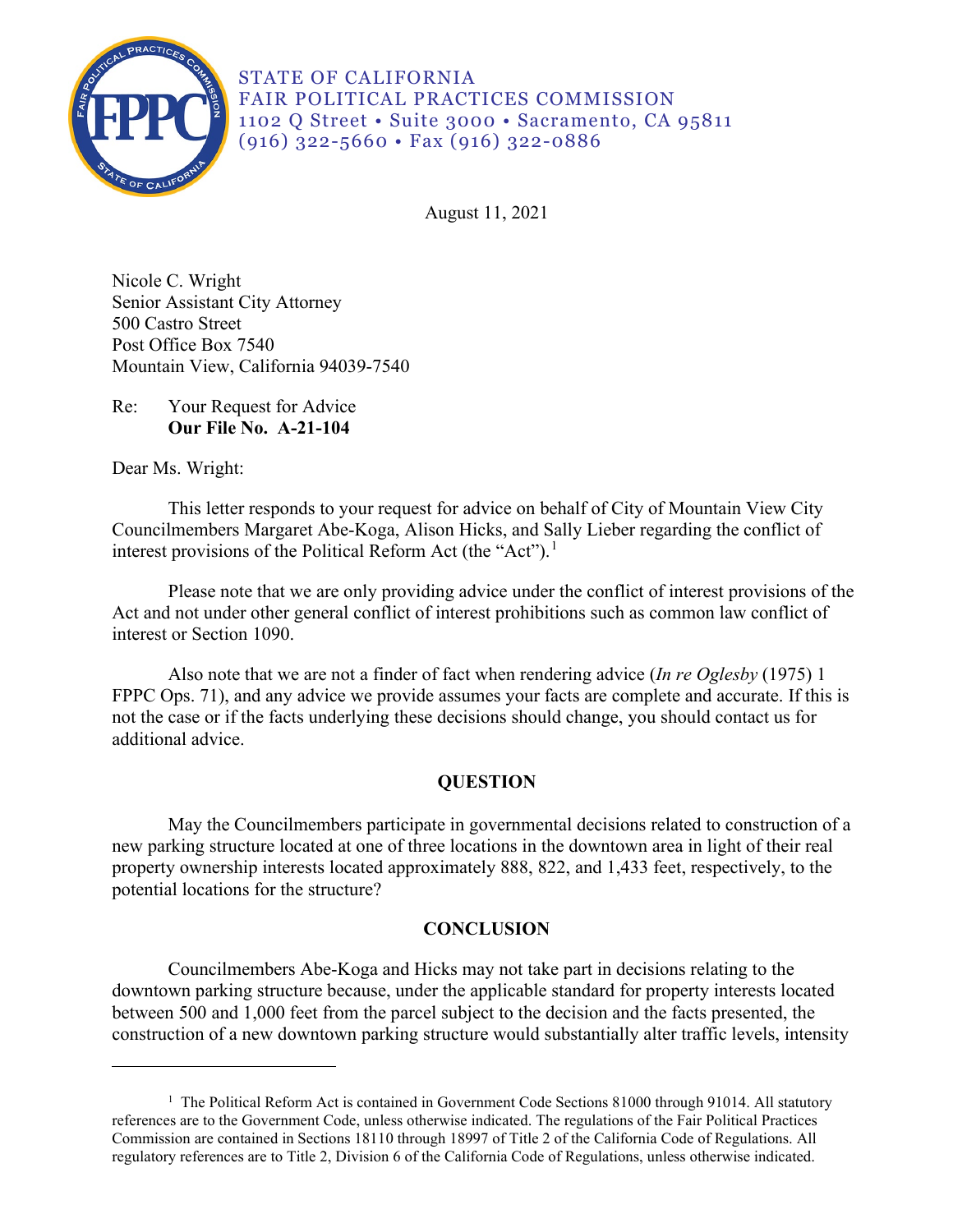of use, parking, and air quality in the vicinity of their residences. However, under the standard evidence that the decision would have a substantial effect on her property. applicable where the official has an interest in property more than 1,000 feet from the parcel subject to the decision, Councilmember Lieber may participate because there are no clear and convincing

### **FACTS AS PRESENTED BY REQUESTER**

 On August 24, 2021, the City Council will consider construction of a new downtown Councilmembers Abe-Koga's and Hicks' residences are located approximately one block form Lot interests are in excess of 1,000 feet from Lots 5 and 6. parking structure located at one of three potential locations in Downtown Mountain View. The City currently has three surface level parking lots (Lots 5, 6, and 7) located along Hope Street between Villa and Mercy streets. Lot 7 is located approximately 888, 822, and 1,433 feet of Councilmembers Abe-Koga's, Hicks' and Lieber's real property interests respectively. 7, on Church Street, while Councilmember Lieber's residence is located on Sierra Avenue, and separated from Lot 7 by more than two blocks. All three of the Councilmembers' real property

Not all characteristics of the parking structure have been determined at this early stage, but based on preliminary analysis, the structure would be approximately five stories in height above ground (and could also include underground parking) with approximately 3[2](#page-1-0)5-400 parking stalls.<sup>2</sup><br>Additional considerations for the structure include potential ground level commercial uses of approximately 10,000 square feet. Commercial uses could include neighborhood and other retail uses, offices, childcare centers, art galleries, personal or business services, medical services, banks, restaurants, indoor recreation, and lodges, clubs, social or fraternal organizations. The location of the Project will affect the potential ground level uses.

 \$10.1 million in funding provided by another development project as a ground lease payment for Additional considerations for the structure include potential ground level commercial uses of<br>sugse, offices, childcare centers, art galleries, personal or business services, medical services, the<br>structure includes to the The cost range for the Project is anticipated at approximately \$20-\$24 million. To assist with funding, the City Council will consider partnership opportunities with private developers, including one that would authorize a contribution of \$8 million to the new structure in lieu of providing on-site parking at the development site. In addition, the City Council will consider use of development on an existing City parking lot. The amount of funding needed would be dependent upon the lot location selected, as this relates to the structure configuration, existing conditions, and structure characteristics.

### *Real Property Interests*

Each Councilmember owns a single-family primary residence downtown, which constitutes a real property economic interest under the Act (collectively "Properties"). Their residences are similarly situated to each other and most other single family homes in the Old Mountain View neighborhood. The Old Mountain View neighborhood is characterized as historic with one- and two-story homes on small lots located in close proximity to a vibrant downtown commercial area, with offices, shops and restaurants. Castro Street is the main commercial street in the area, and runs roughly Northeast/Southwest. Commercial parcels generally occupy parcels immediately abutting

<span id="page-1-0"></span>https://www.mountainview.gov/depts/comdev/economicdev/downtowndev/dtparking.asp <sup>2</sup> We note that currently, lots 5, 6, and 7 respectively contain 94, 98, and 94 parking spaces.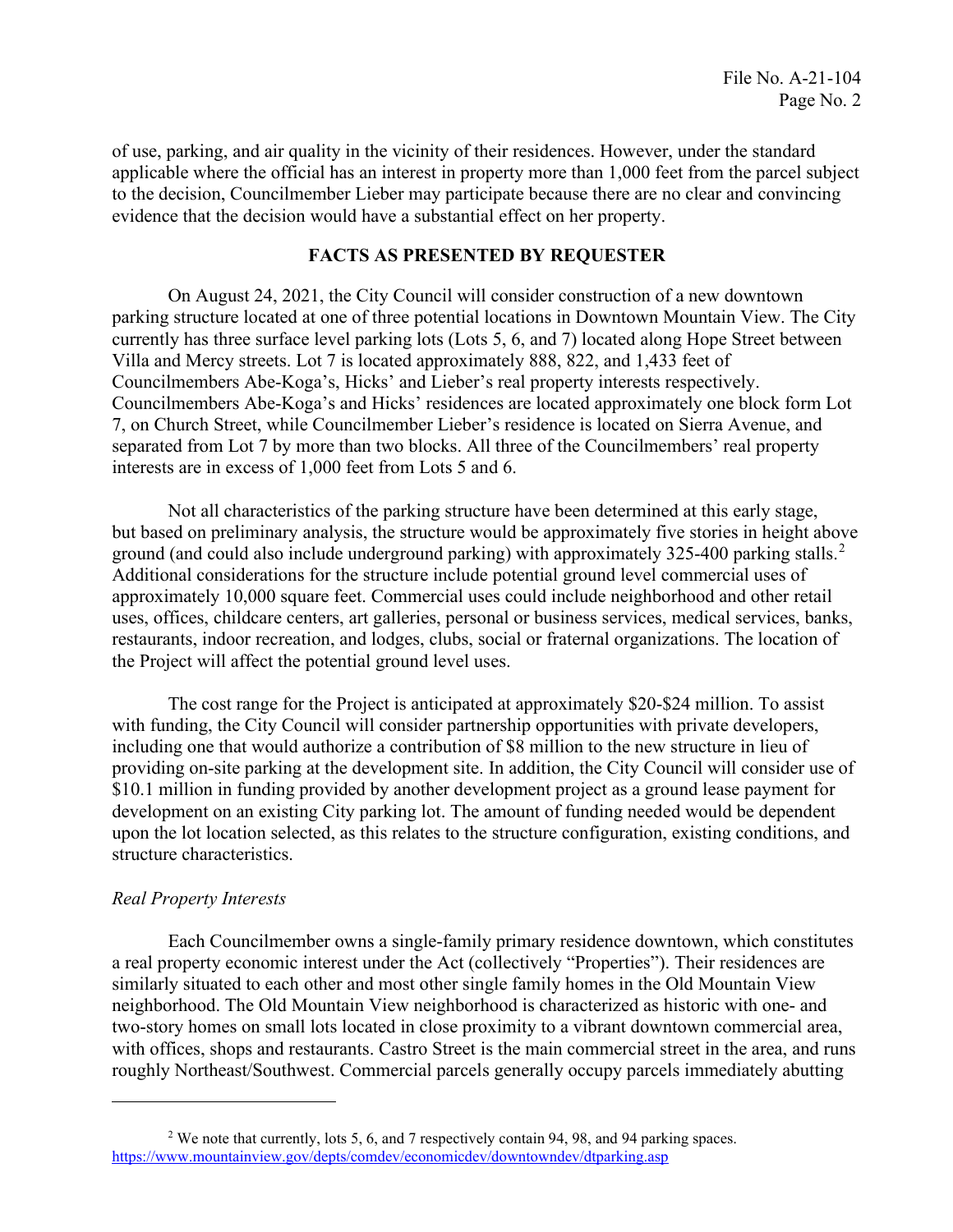Castro Street, with residential parcels occupying the blocks further removed from Castro Street. Given Old Mountain View residents' proximity to surrounding commercial uses, residents currently experience traffic and parking impacts from nearby uses. As a result, residents' homes are located near existing commercial parking facilities that serve the downtown.

### *Project Impacts*

In evaluating whether a new parking structure may substantially alter the character of their real property interests under Regulation 18702.2(a)(8)(D), the potential factors implicated by the Project would be view, noise, traffic impacts, and parking. With respect to view, the addition of a five-story structure located at Lot 7 would not likely substantially alter their view, as their existing views from ground level homes in a densely developed neighborhood with flat topography and other homes situated immediately nearby are already limited. It is unlikely a parking structure on this lot would be visible from Church Street and Hope Street, although small imperceptible corners of the building may be visible from specific angles or in the event of tree removal along Hope Street, which could make it more visible. It would not be visible at all from Church and View Streets.

In addition, potential noise impacts would be minimal or nonexistent. The downtown area is already heavily developed with commercial uses, and the additional noise impacts of one parking and commercial use development would be insignificant considering the existing environment.

Traffic and parking impacts may be implicated, however. Because these decisions are in early stages, a traffic analysis has not yet been performed. Traffic impacts would be more fully analyzed after Council has provided direction on the location and parameters of a parking structure. Nonetheless, a preliminary consideration of potential traffic impacts anticipates the greatest impacts in the immediate one block radius around the structure location, which for Lot 7 would be along Mercy, California and Hope Streets adjacent to Lot 7. Any potential traffic impacts would be lessened along Church Street although some traffic impacts may result.

Further, while an additional parking structure downtown could encourage vehicle use and increase traffic congestion, the City is concurrently developing congestion management strategies to manage parking demand and reduce vehicle impacts downtown. Assuming adoption of the Downtown Parking Strategy, the addition of a parking structure at Lot 7 would not likely have a perceptible effect on traffic impacts.

### **ANALYSIS**

 influence a governmental decision in which he knows or has reason to know he has a financial Under Section 87100 of the Act, "[n]o public official at any level of state or local government shall make, participate in making or in any way attempt to use his official position to interest." "A public official has a financial interest in a decision within the meaning of Section 87100 if it is reasonably foreseeable that the decision will have a material financial effect, distinguishable from its effect on the public generally, on the official, a member of his or her immediate family," or on certain specified economic interests. (Section 87103.) Among those specified economic interests are "[a]ny real property in which the public official has a direct or indirect interest worth two thousand dollars (\$2,000) or more." (Section 87103(b).)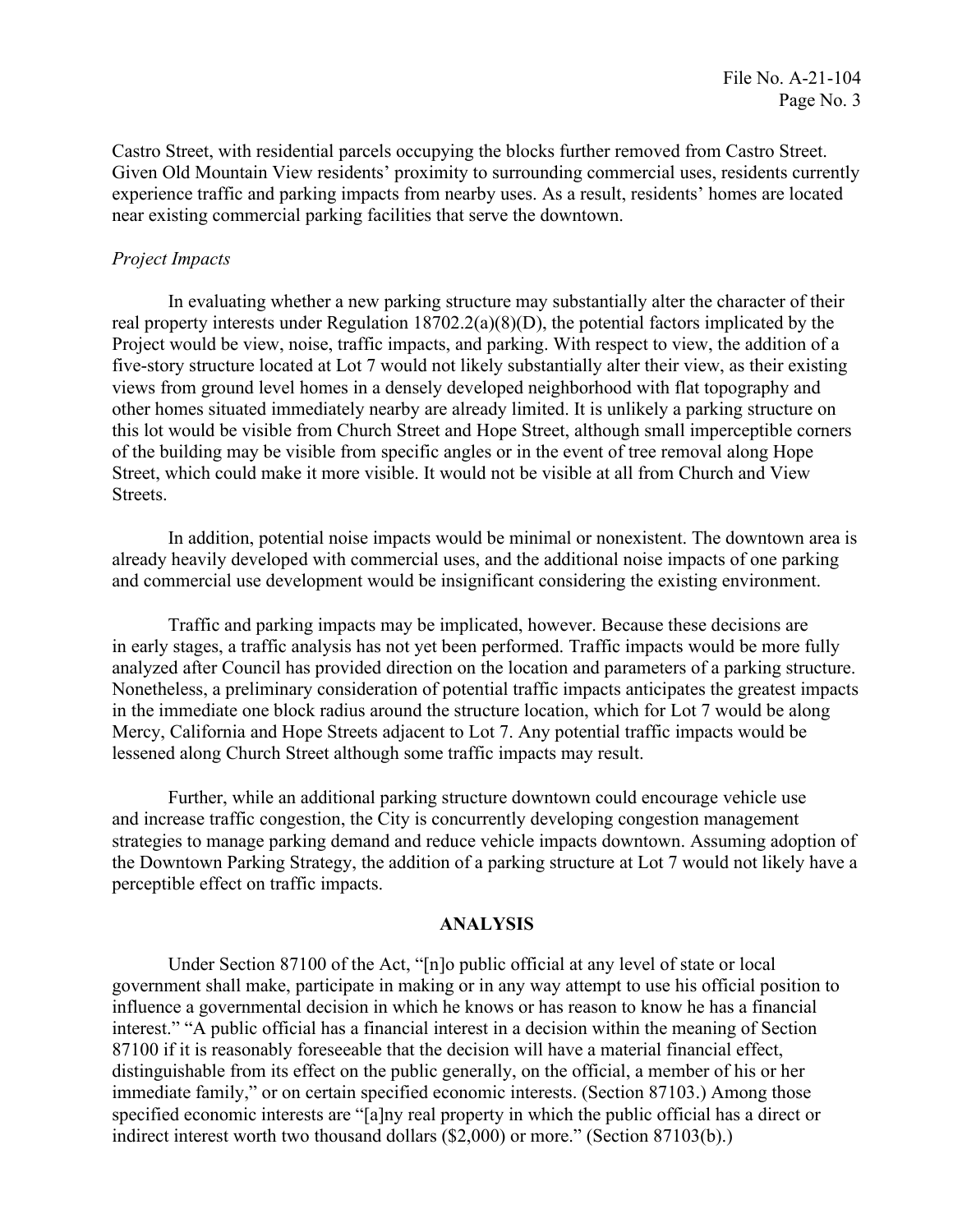Councilmembers Abe-Koga, Hicks and Lieber have economic interests in their respective real properties.

 "[a] financial effect on a financial interest is presumed to be reasonably foreseeable if the financial Regulation 18701(a) provides the applicable standard for determining the foreseeability of a financial effect on an economic interest explicitly involved in the governmental decision. It states, interest is a named party in, or the subject of, a governmental decision before the official or the official's agency. A financial interest is the subject of a proceeding if the decision involves the issuance, renewal, approval, denial or revocation of any license, permit, or other entitlement to, or contract with, the financial interest, and includes any governmental decision affecting a real property financial interest as described in Regulation 18702.2(a)(1)-(6)." Councilmembers Abe-Koga's, Hicks' and Lieber's real property interests are not explicitly involved in the governmental decisions relating to the construction of the new downtown parking structure.

 economic interest is found in Regulation 18701(b). That regulation provides, "[a] financial effect recognized as a realistic possibility and more than hypothetical or theoretical, it is reasonably Where an official's economic interest is not explicitly involved in the governmental decision, the applicable standard for determining the foreseeability of a financial effect on the need not be likely to be considered reasonably foreseeable. In general, if the financial effect can be foreseeable. If the financial result cannot be expected absent extraordinary circumstances not subject to the public official's control, it is not reasonably foreseeable."

### *Councilmembers Abe-Koga and Hicks*

The reasonably foreseeable financial effect of a governmental decision on a parcel of real property in which an official has a financial interest, other than a leasehold interest, is material whenever the governmental decision involves property located more than 500 feet but less than 1,000 feet from the property line of the parcel, and the decision would change the parcel's:

- (A)Development potential;
- (B) Income producing potential;
- (C) Highest and best use;
- (D)Character by substantially altering traffic levels, intensity of use, parking, view, privacy, noise levels, or air quality; or
- (E) Market value.

# (Regulation 18702.2(a)(8).)

 Because Councilmembers Abe-Koga's and Hicks' real property interests are located between 500 and 1,000 feet from Lot 7, one of the three potential locations, the relevant materiality standard is Regulation 18702.2(a)(8). Based on the facts presented, it does not appear likely that the construction of a new downtown parking structure would affect the development potential or highest or best use of Councilmembers Abe-Koga's and Hicks' real property, nor does it appear likely the decision would affect the property's market value or income producing potential. However, in this circumstance, the construction of a new downtown parking structure, approximately five stories in height, with approximately 325-400 parking stalls, as well as potential ground level commercial uses of approximately 10,000 square feet, in place of an existing, surface level parking lot, with no structures of commercial uses, approximately one block away from the